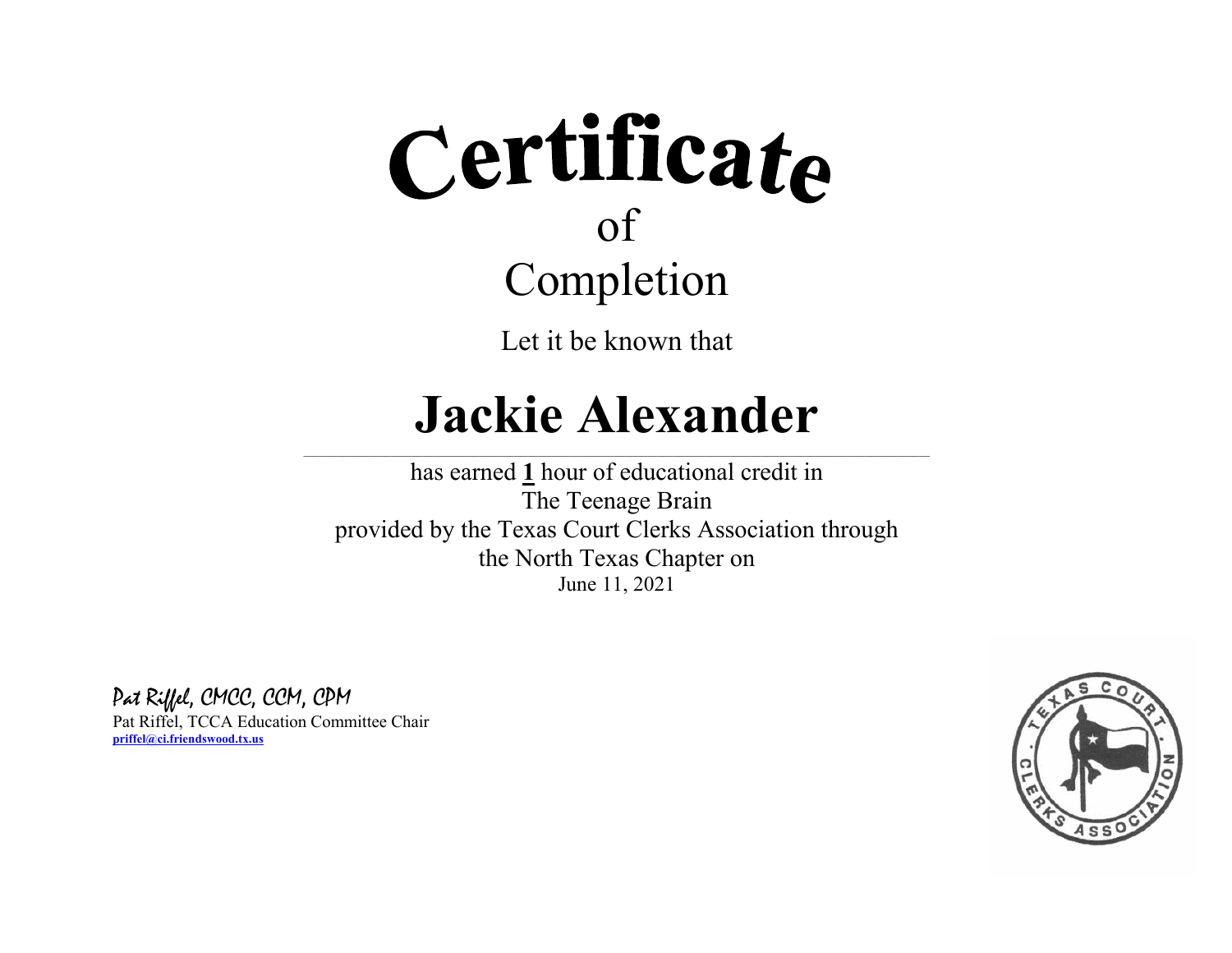Let it be known that

### **Jennifer Cleghorn**  $\_$  , and the state of the state of the state of the state of the state of the state of the state of the state of the state of the state of the state of the state of the state of the state of the state of the state of the

has earned **1** hour of educational credit in The Teenage Brain provided by the Texas Court Clerks Association through the North Texas Chapter on June 11, 2021

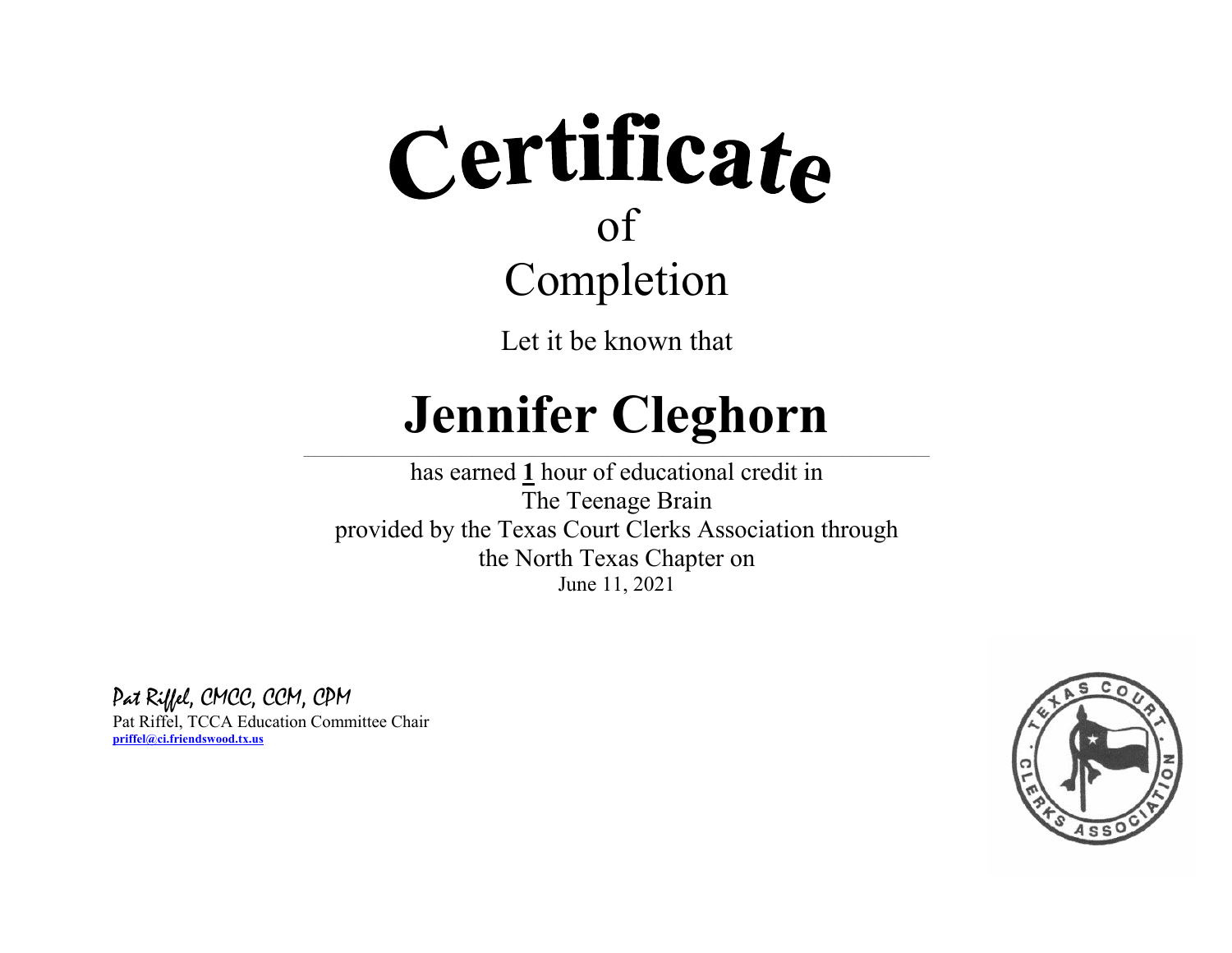Let it be known that

### **Andria Crater**

 $\_$  , and the state of the state of the state of the state of the state of the state of the state of the state of the state of the state of the state of the state of the state of the state of the state of the state of the

has earned **1** hour of educational credit in The Teenage Brain provided by the Texas Court Clerks Association through the North Texas Chapter on June 11, 2021

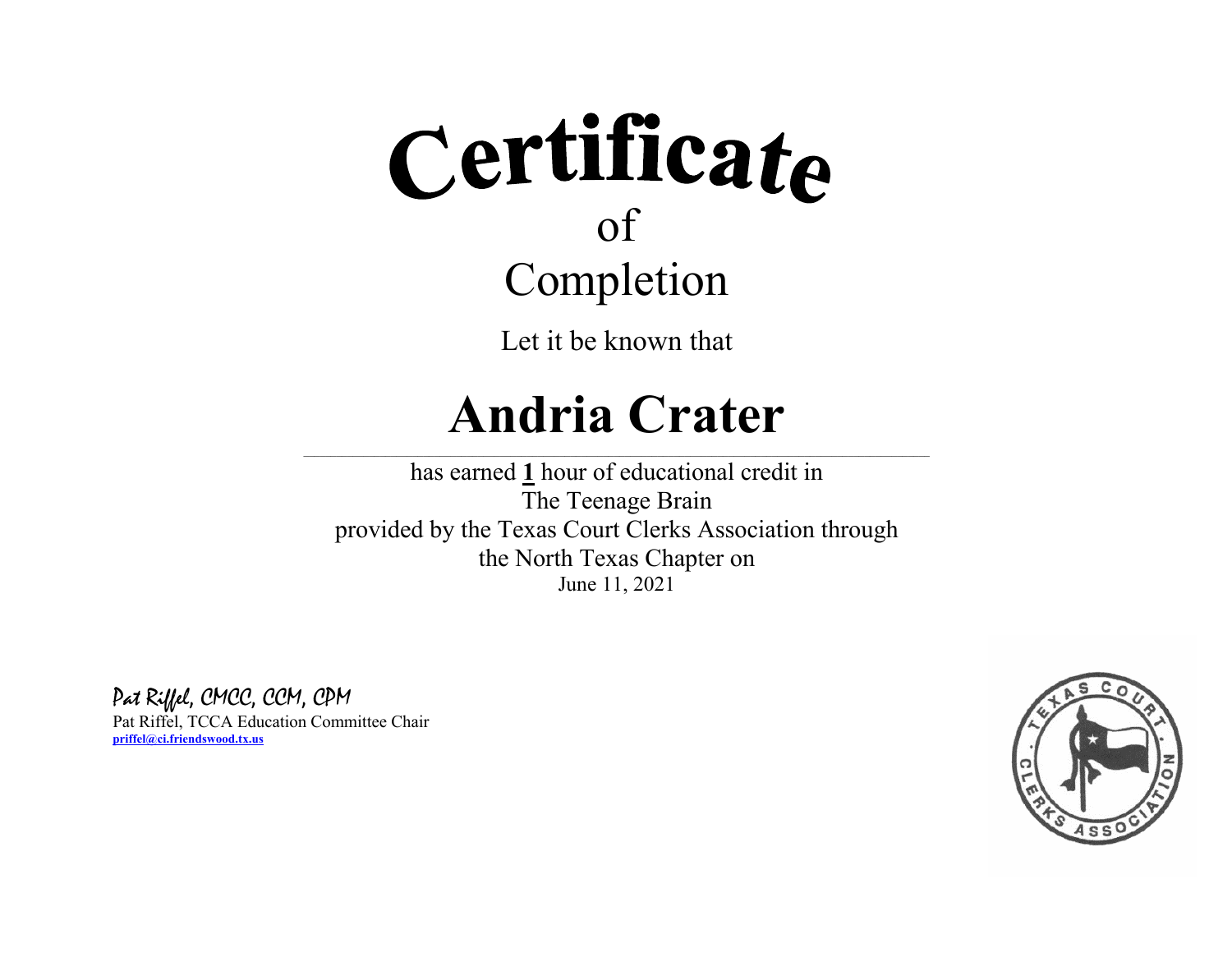Let it be known that

### **Delena Franklin**

 $\_$  , and the state of the state of the state of the state of the state of the state of the state of the state of the state of the state of the state of the state of the state of the state of the state of the state of the

has earned **1** hour of educational credit in The Teenage Brain provided by the Texas Court Clerks Association through the North Texas Chapter on June 11, 2021

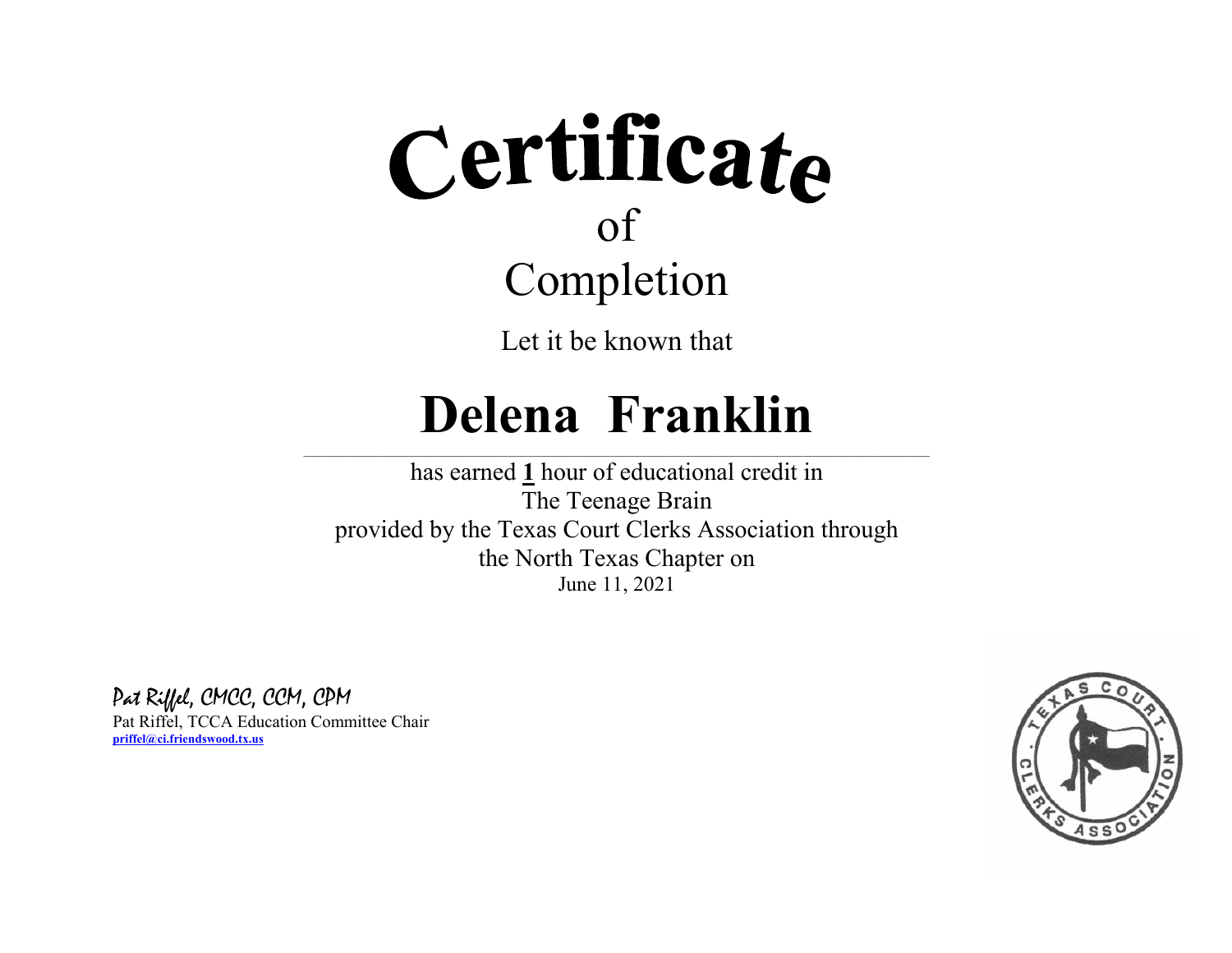Let it be known that

### **Lori Gosser**

 $\_$  , and the state of the state of the state of the state of the state of the state of the state of the state of the state of the state of the state of the state of the state of the state of the state of the state of the

has earned **1** hour of educational credit in The Teenage Brain provided by the Texas Court Clerks Association through the North Texas Chapter on June 11, 2021

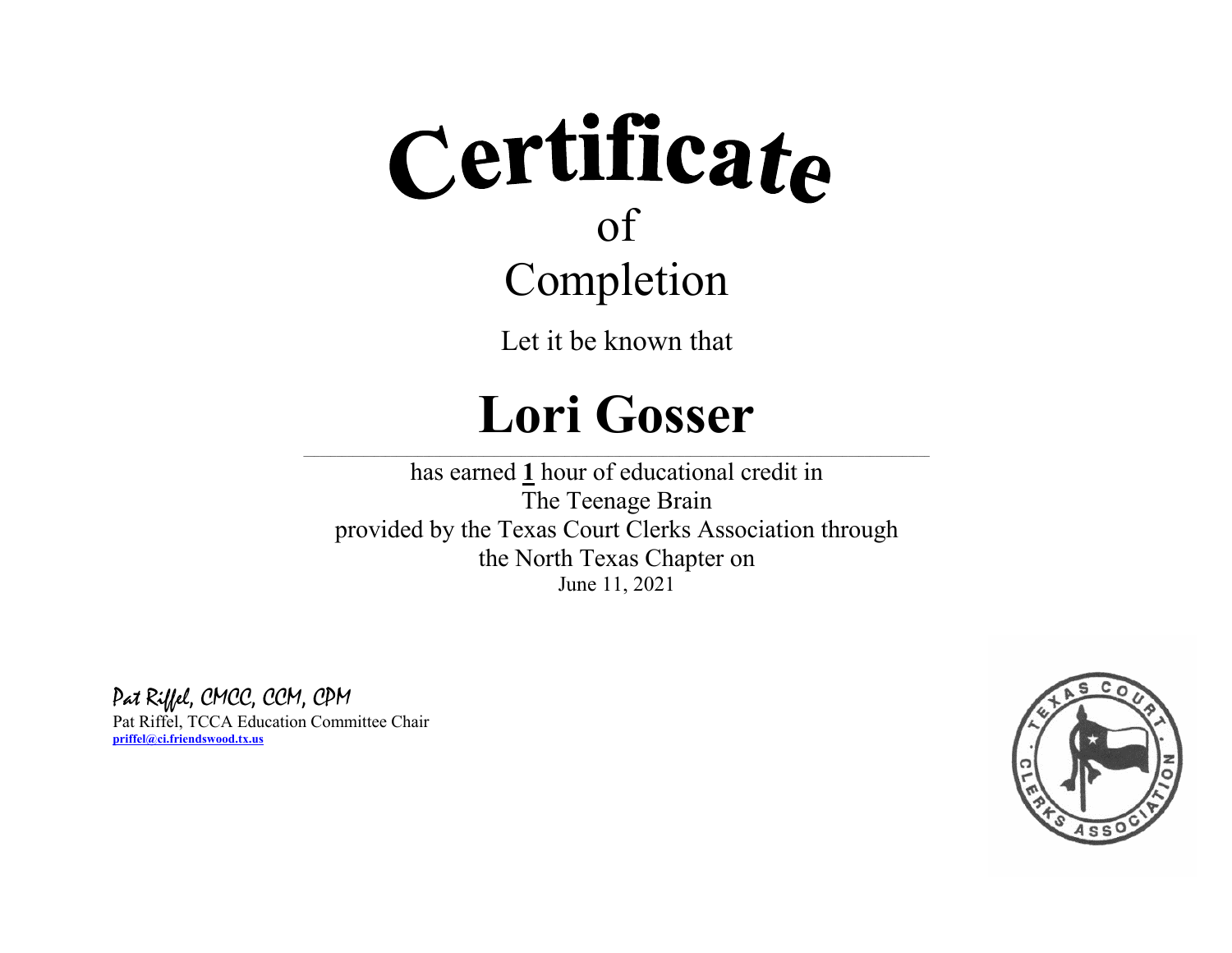Let it be known that

### **Barbara Hobbs**

 $\_$  , and the state of the state of the state of the state of the state of the state of the state of the state of the state of the state of the state of the state of the state of the state of the state of the state of the

has earned **1** hour of educational credit in The Teenage Brain provided by the Texas Court Clerks Association through the North Texas Chapter on June 11, 2021

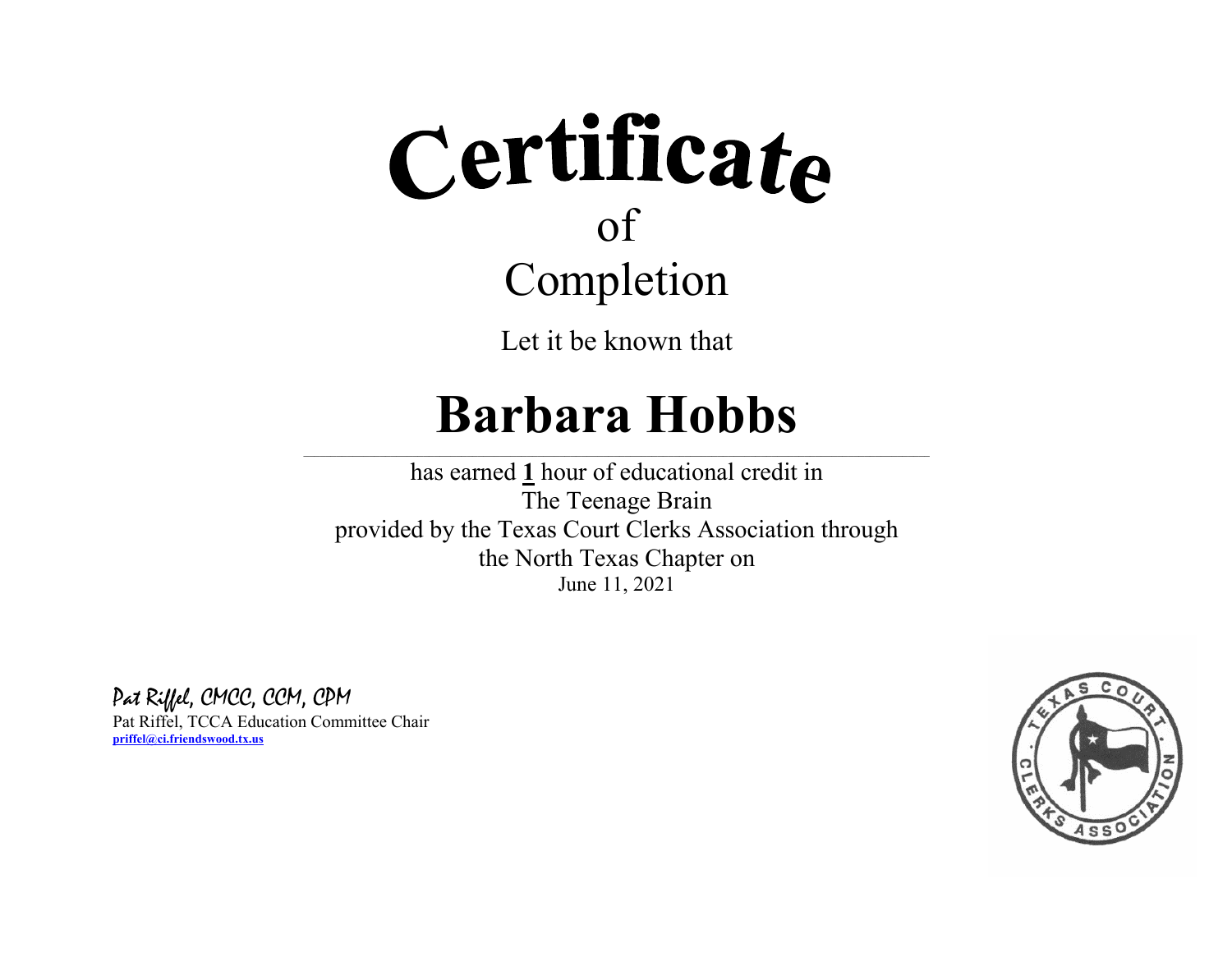Let it be known that

### **Diana Johnston**

 $\_$  , and the state of the state of the state of the state of the state of the state of the state of the state of the state of the state of the state of the state of the state of the state of the state of the state of the

has earned **1** hour of educational credit in The Teenage Brain provided by the Texas Court Clerks Association through the North Texas Chapter on June 11, 2021

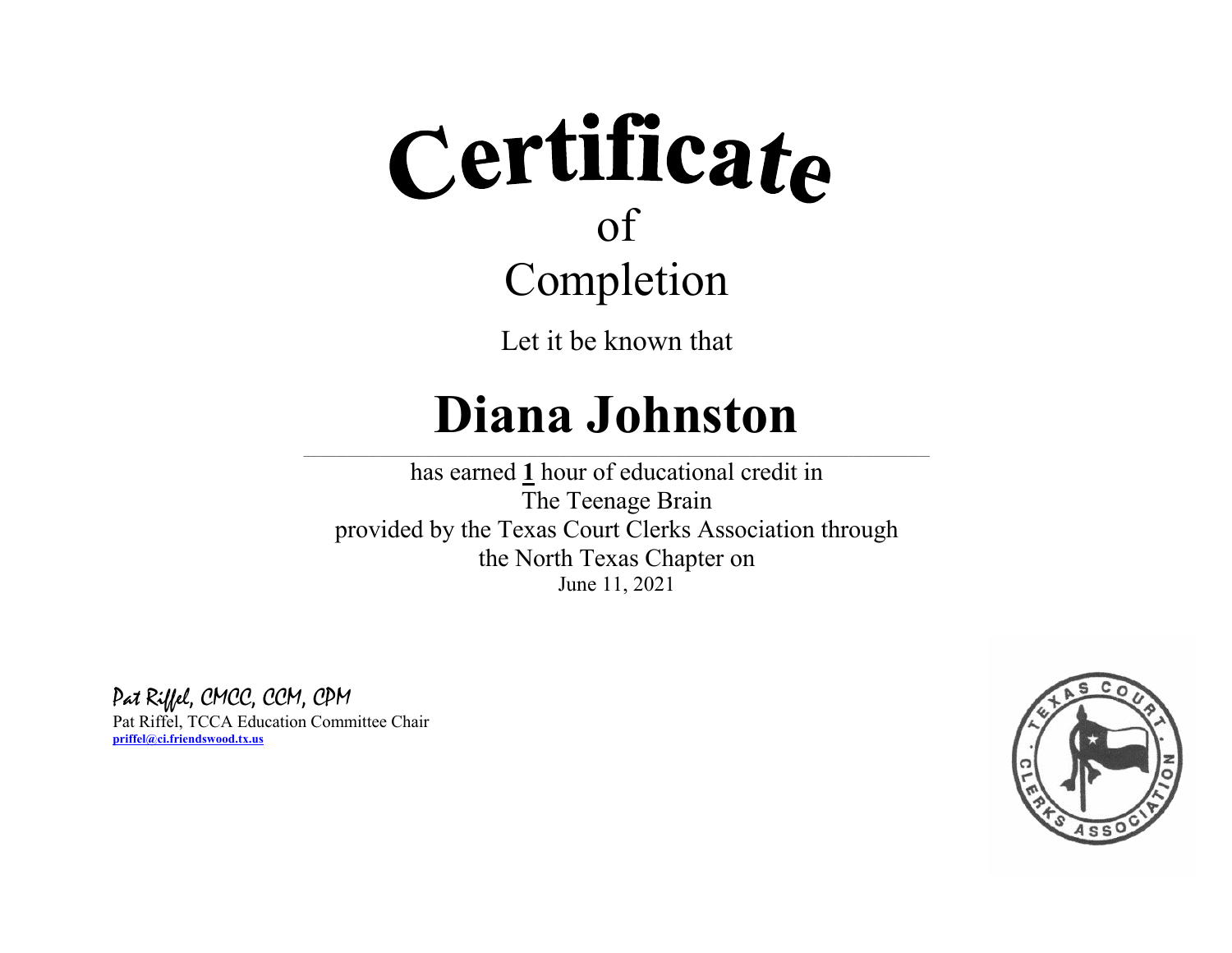Let it be known that

### **Yolanda Kvaal**

 $\_$  , and the state of the state of the state of the state of the state of the state of the state of the state of the state of the state of the state of the state of the state of the state of the state of the state of the

has earned **1** hour of educational credit in The Teenage Brain provided by the Texas Court Clerks Association through the North Texas Chapter on June 11, 2021

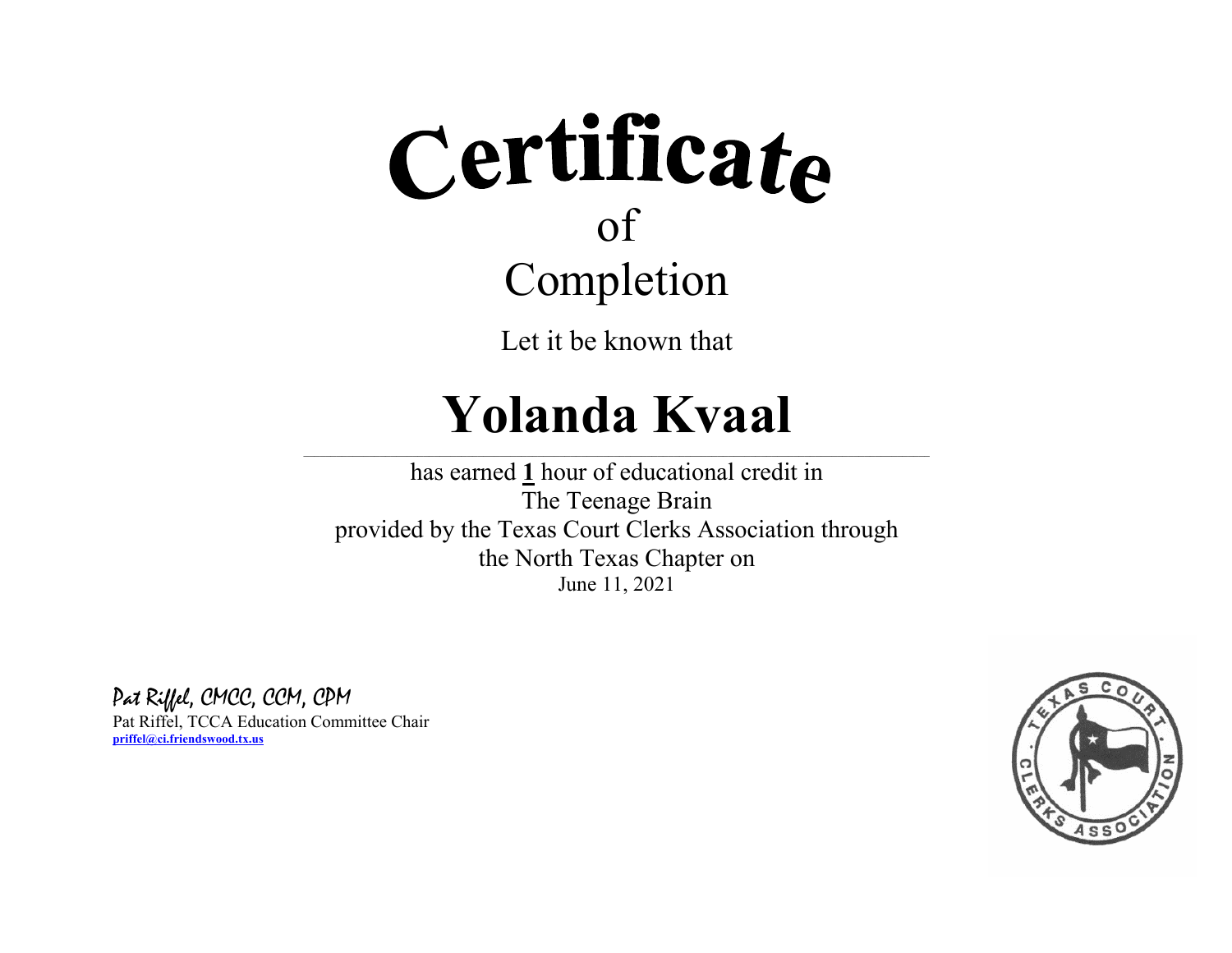Let it be known that

### **Elaine Lawley**

 $\_$  , and the state of the state of the state of the state of the state of the state of the state of the state of the state of the state of the state of the state of the state of the state of the state of the state of the

has earned **1** hour of educational credit in The Teenage Brain provided by the Texas Court Clerks Association through the North Texas Chapter on June 11, 2021

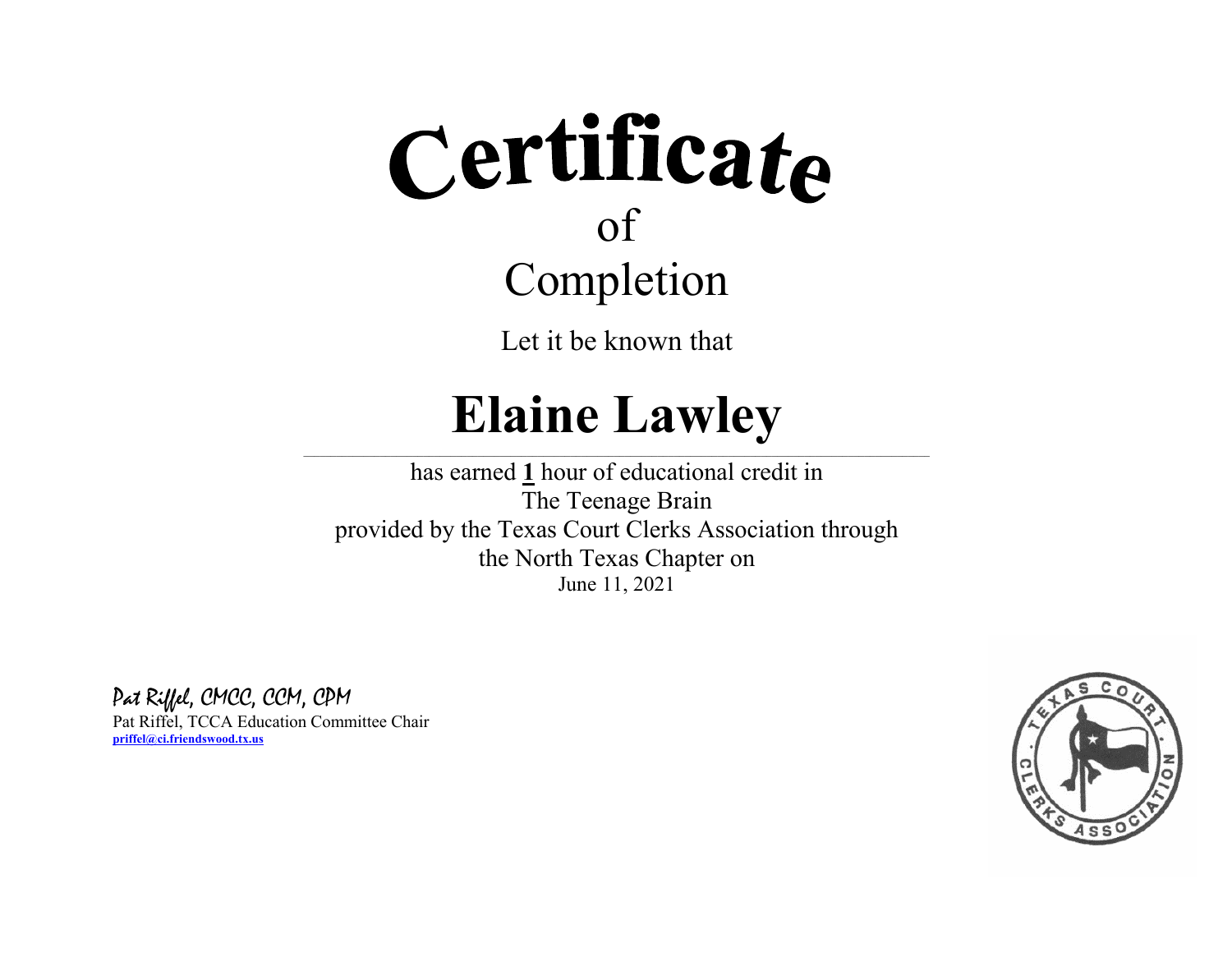

Let it be known that

### **Heather Leonard**

 $\_$  , and the state of the state of the state of the state of the state of the state of the state of the state of the state of the state of the state of the state of the state of the state of the state of the state of the

has earned **1** hour of educational credit in The Teenage Brain provided by the Texas Court Clerks Association through the North Texas Chapter on June 11, 2021

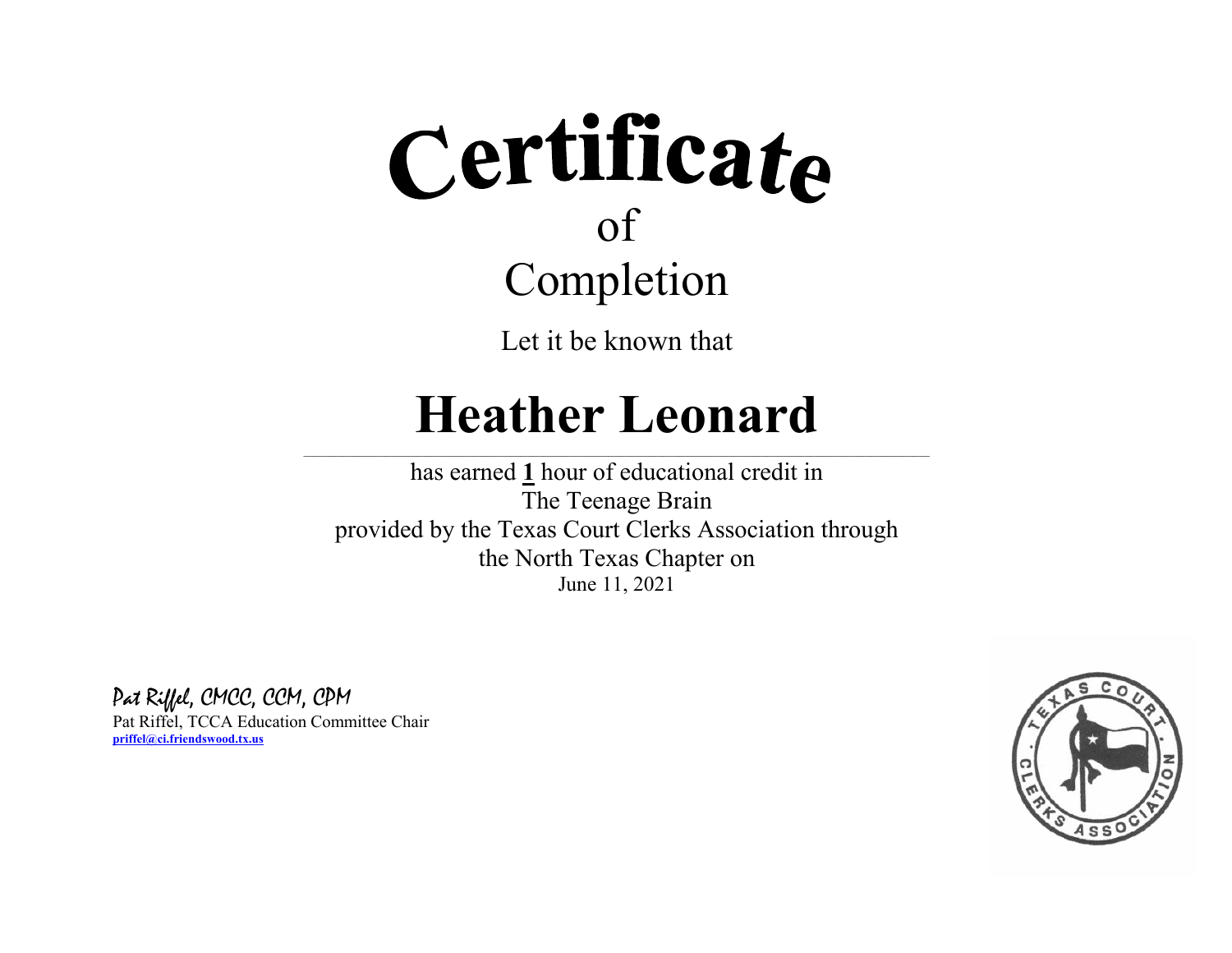

Let it be known that

#### **Angelica Lombardi**  $\_$  , and the state of the state of the state of the state of the state of the state of the state of the state of the state of the state of the state of the state of the state of the state of the state of the state of the

has earned **1** hour of educational credit in The Teenage Brain provided by the Texas Court Clerks Association through the North Texas Chapter on June 11, 2021

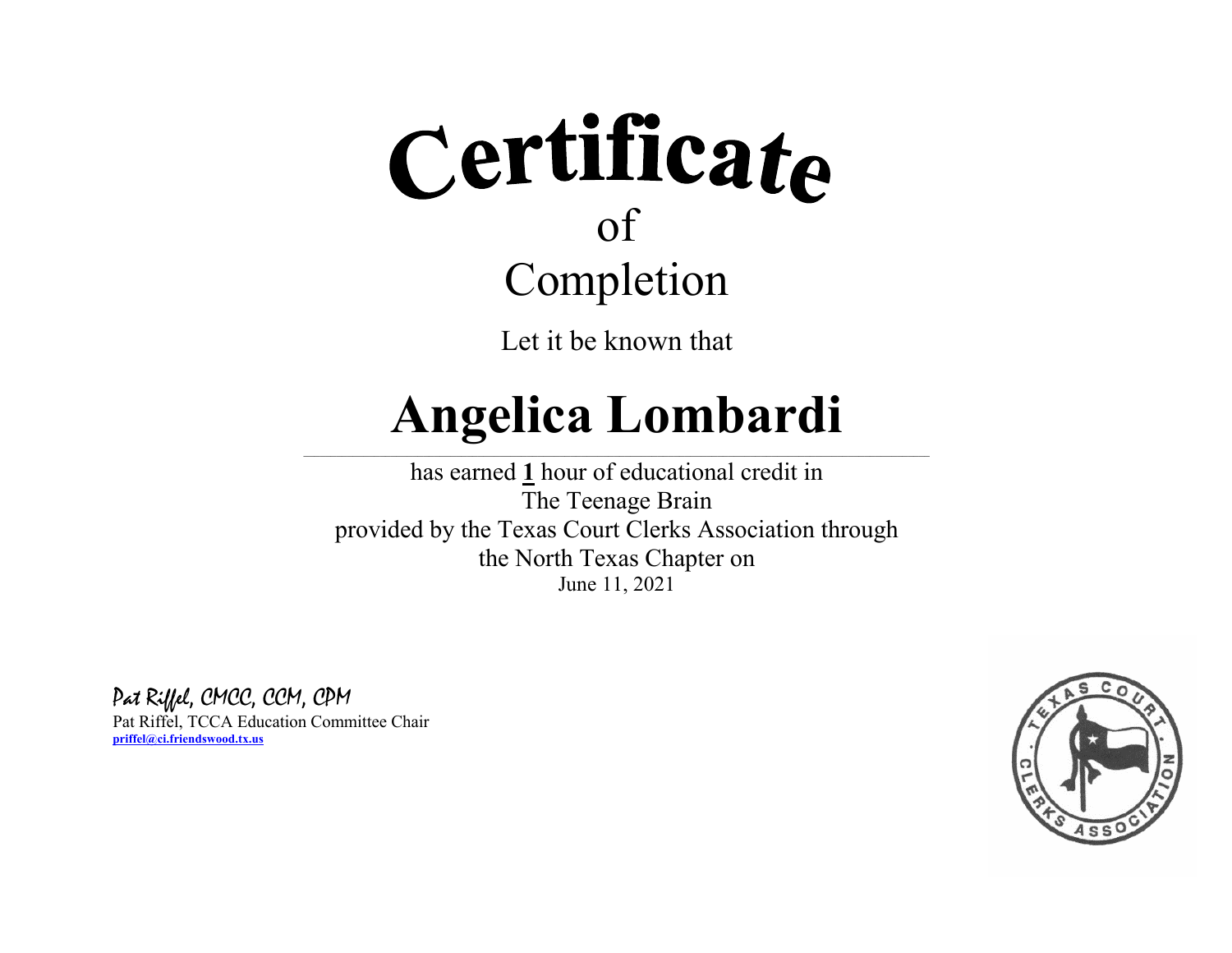Let it be known that

### **Karina Luna**

 $\_$  , and the state of the state of the state of the state of the state of the state of the state of the state of the state of the state of the state of the state of the state of the state of the state of the state of the

has earned **1** hour of educational credit in The Teenage Brain provided by the Texas Court Clerks Association through the North Texas Chapter on June 11, 2021

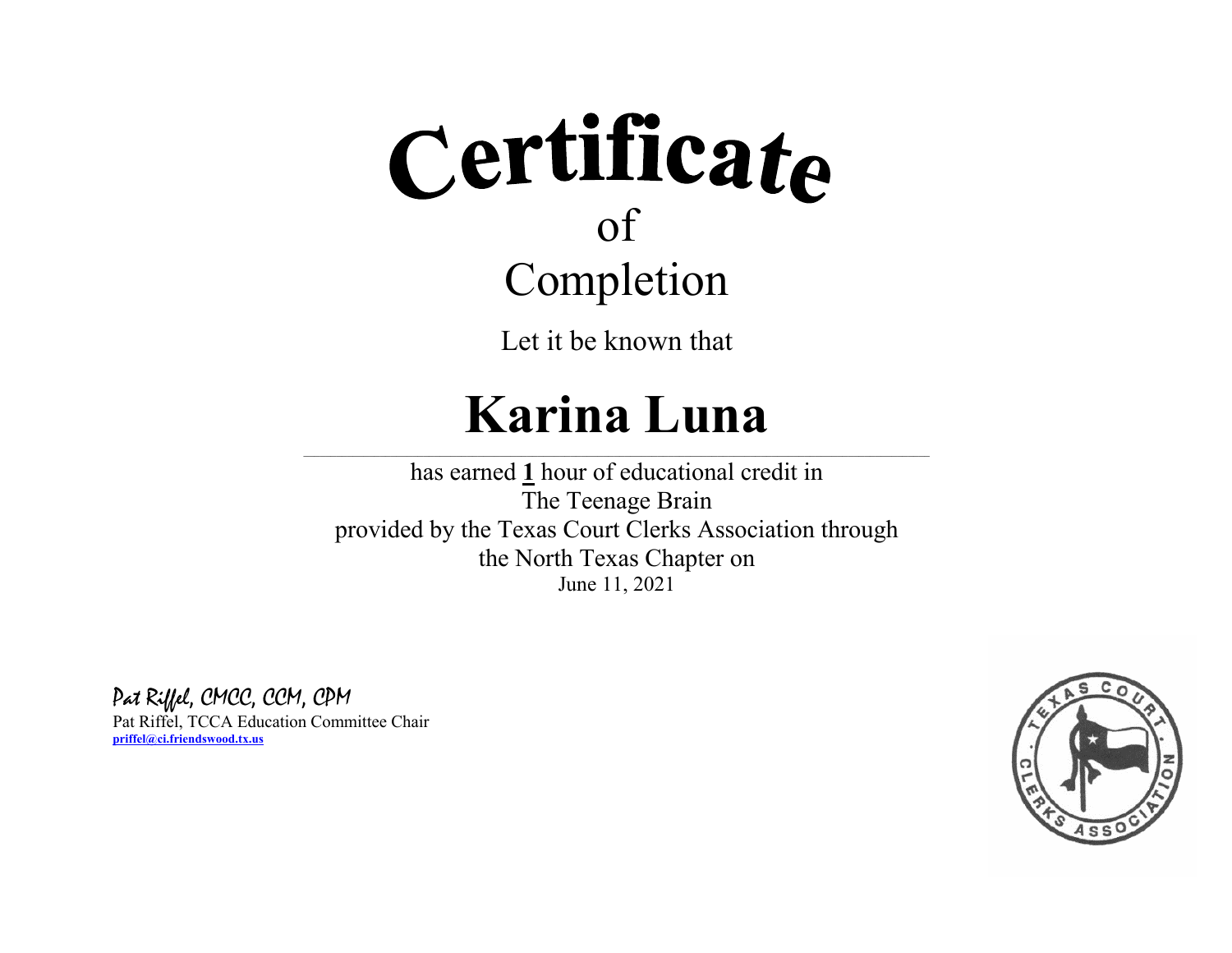Let it be known that

## **Phyllis Mathison**

 $\_$  , and the state of the state of the state of the state of the state of the state of the state of the state of the state of the state of the state of the state of the state of the state of the state of the state of the

has earned **1** hour of educational credit in The Teenage Brain provided by the Texas Court Clerks Association through the North Texas Chapter on June 11, 2021

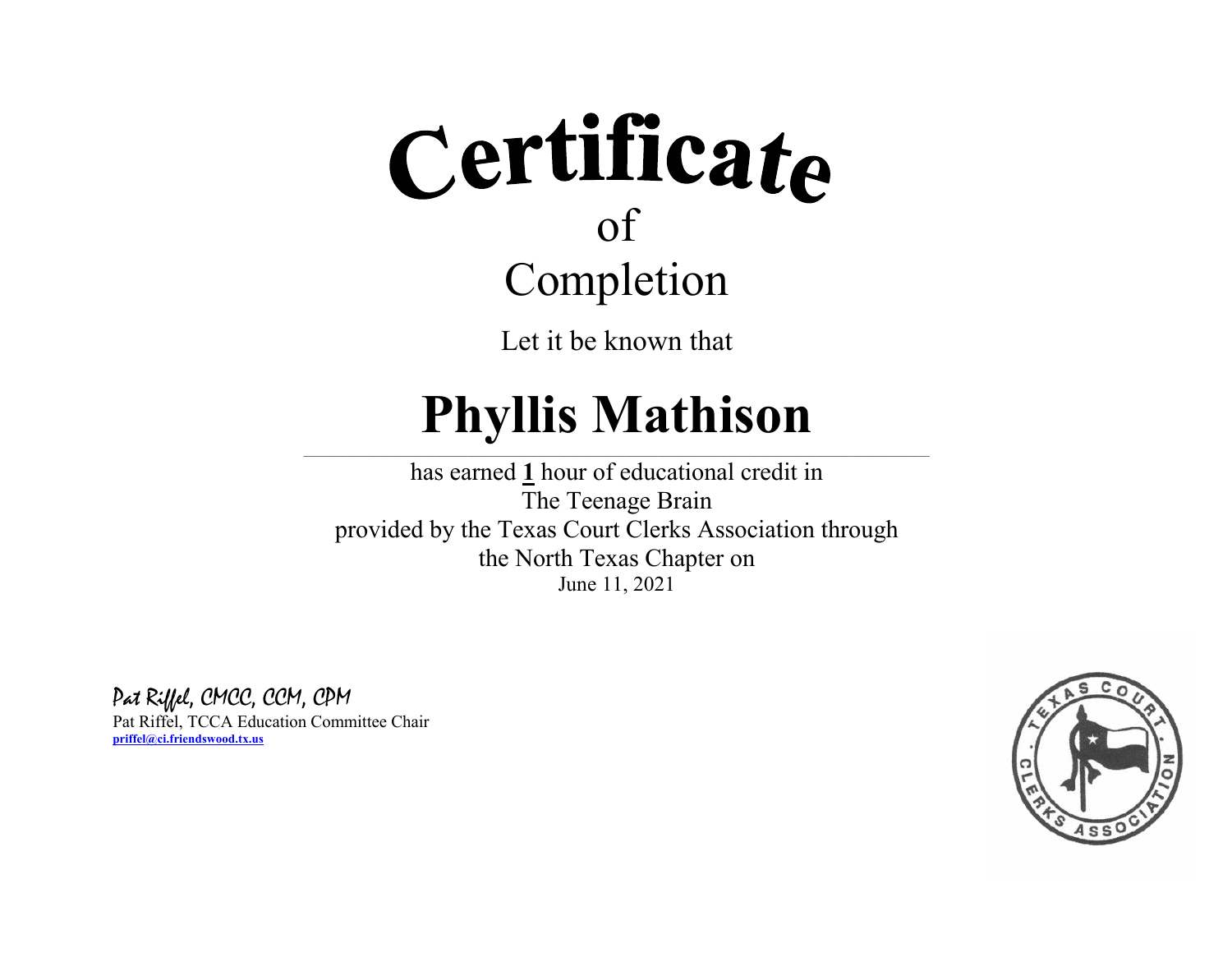Let it be known that

### **Houston Morris**

 $\_$  , and the state of the state of the state of the state of the state of the state of the state of the state of the state of the state of the state of the state of the state of the state of the state of the state of the

has earned **1** hour of educational credit in The Teenage Brain provided by the Texas Court Clerks Association through the North Texas Chapter on June 11, 2021

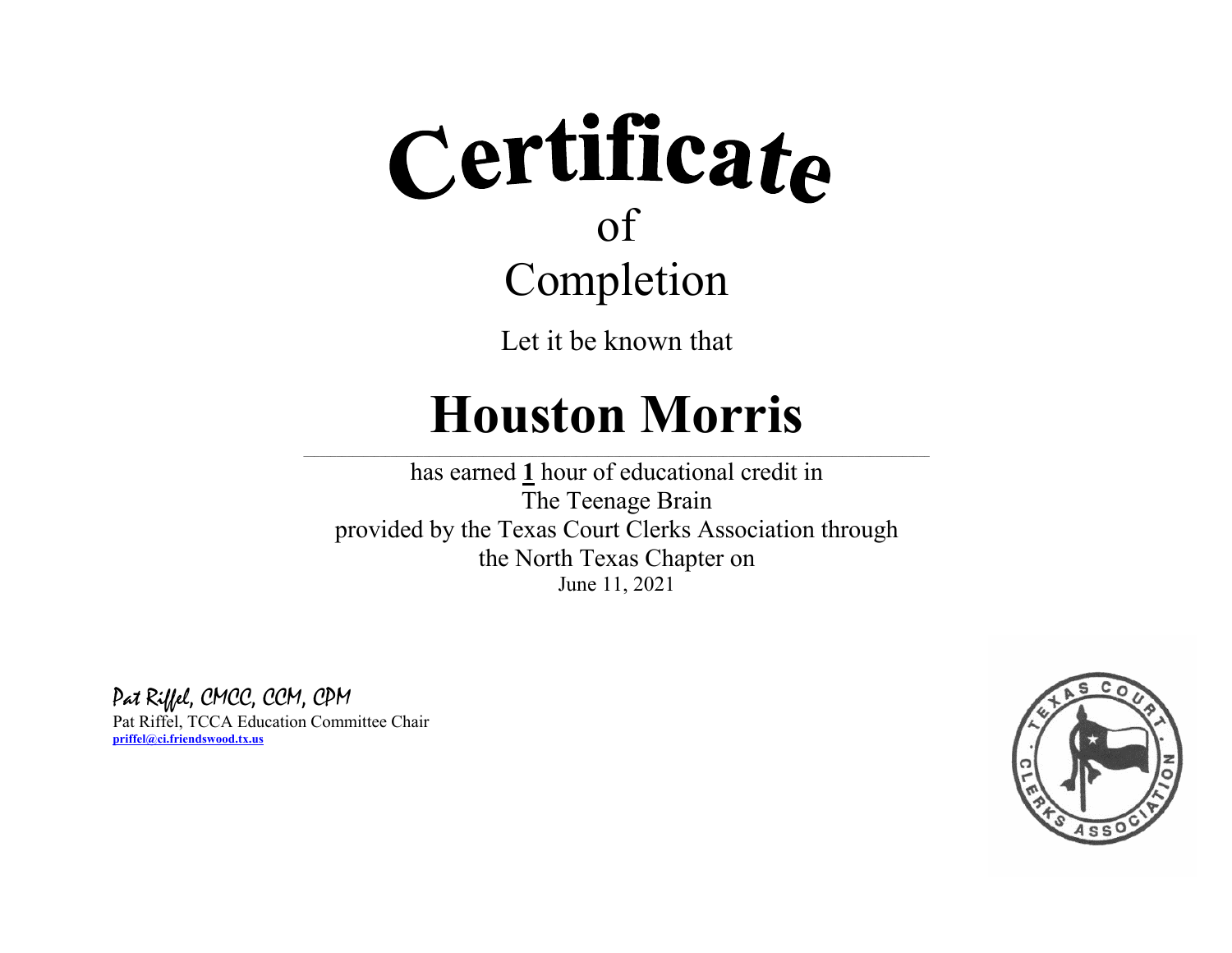Let it be known that

### **Cynthia Oyervides**  $\_$  , and the state of the state of the state of the state of the state of the state of the state of the state of the state of the state of the state of the state of the state of the state of the state of the state of the

has earned **1** hour of educational credit in The Teenage Brain provided by the Texas Court Clerks Association through the North Texas Chapter on June 11, 2021

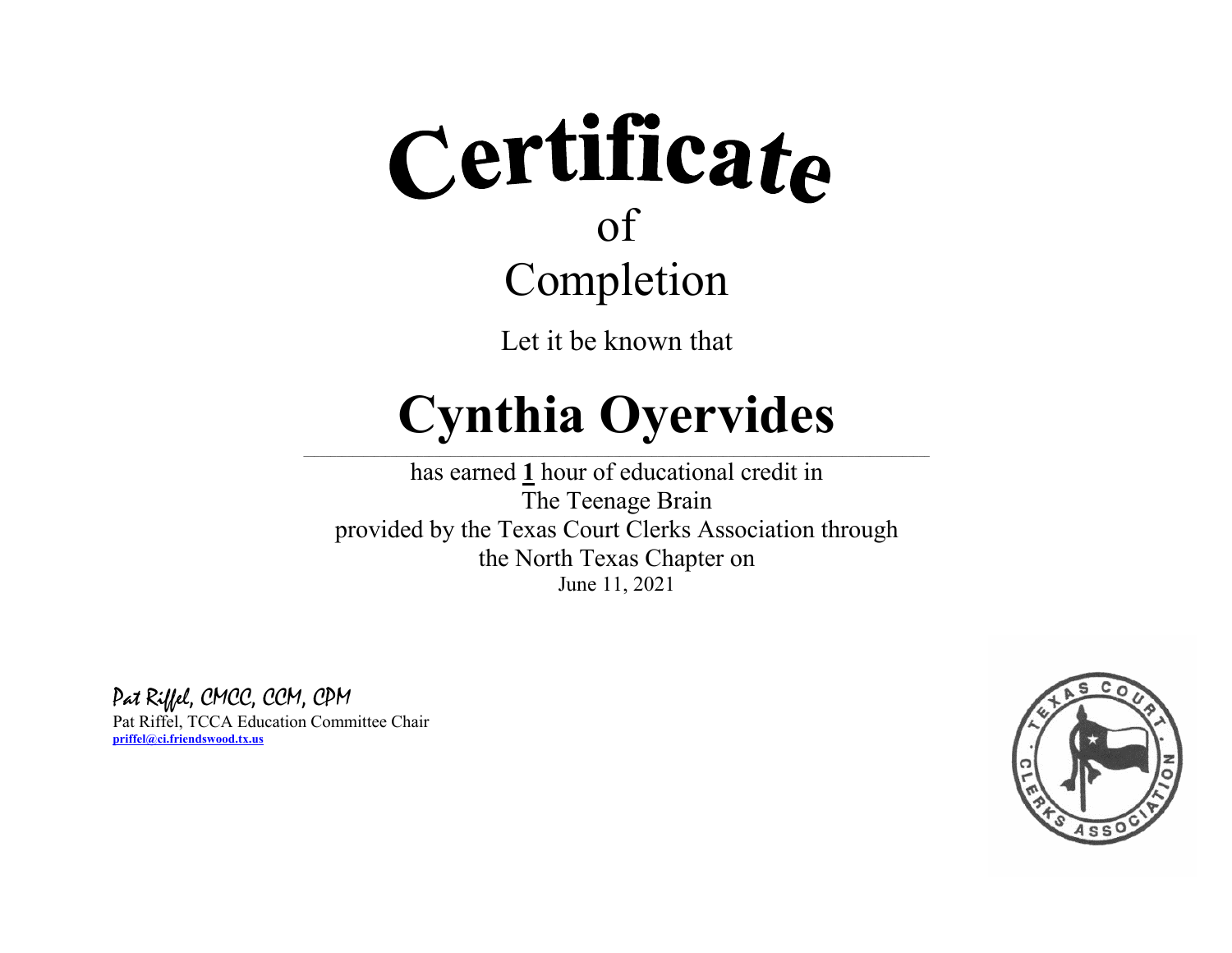Let it be known that

### **Cynthia Partee**

 $\_$  , and the state of the state of the state of the state of the state of the state of the state of the state of the state of the state of the state of the state of the state of the state of the state of the state of the

has earned **1** hour of educational credit in The Teenage Brain provided by the Texas Court Clerks Association through the North Texas Chapter on June 11, 2021

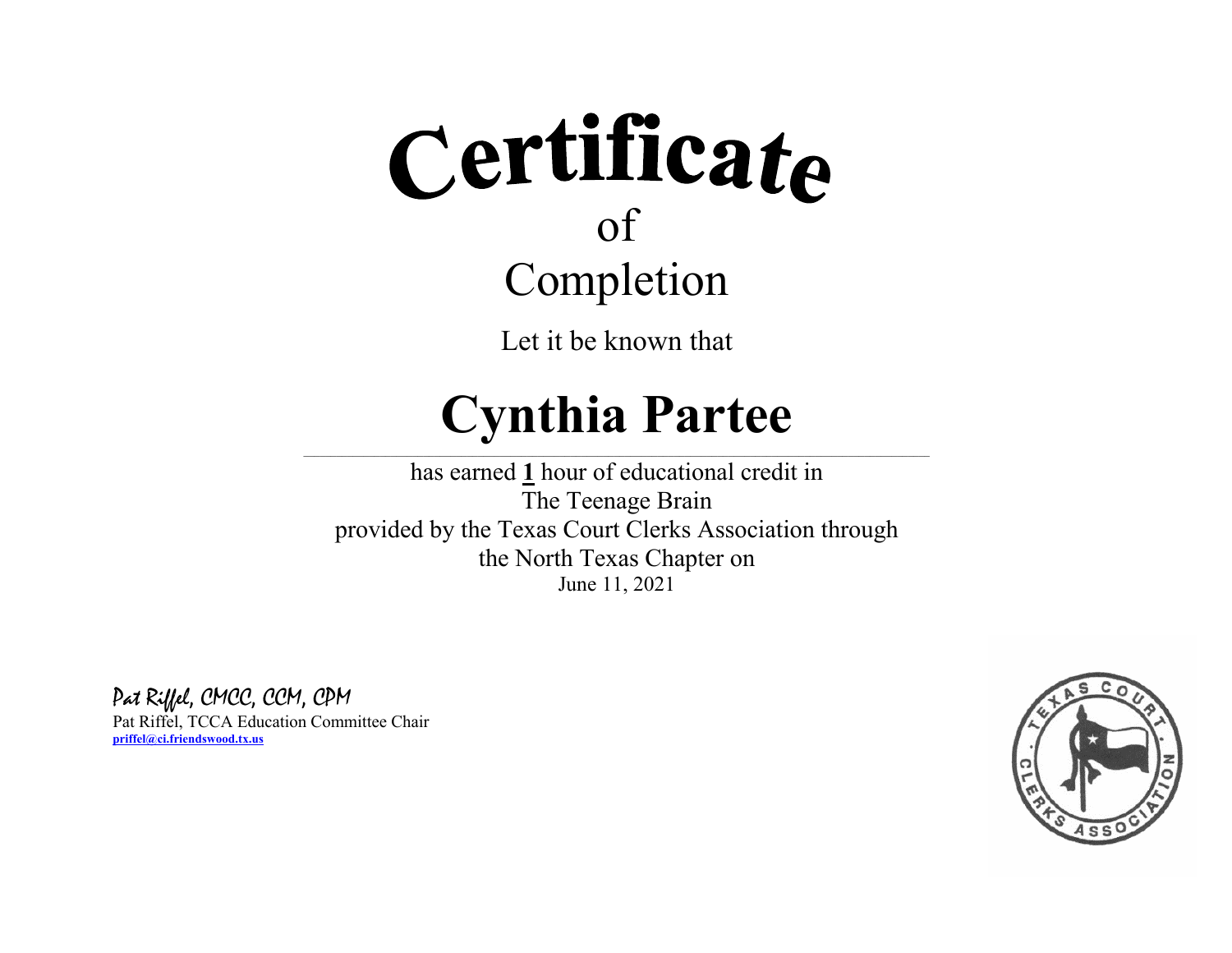Let it be known that

## **Cheryl Price**

 $\_$  , and the state of the state of the state of the state of the state of the state of the state of the state of the state of the state of the state of the state of the state of the state of the state of the state of the

has earned **1** hour of educational credit in The Teenage Brain provided by the Texas Court Clerks Association through the North Texas Chapter on June 11, 2021

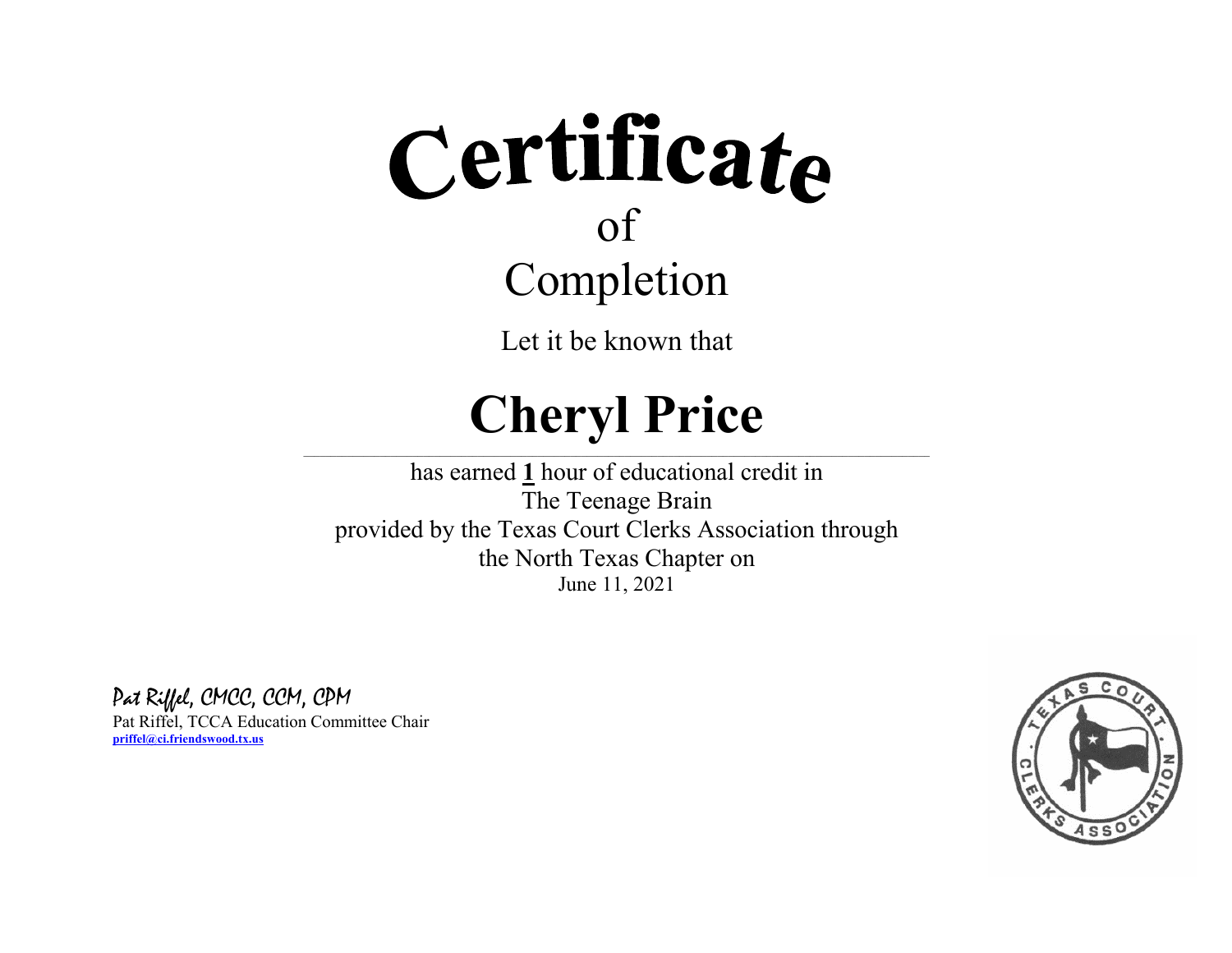Let it be known that

### **Julie Robles**

 $\_$  , and the state of the state of the state of the state of the state of the state of the state of the state of the state of the state of the state of the state of the state of the state of the state of the state of the

has earned **1** hour of educational credit in The Teenage Brain provided by the Texas Court Clerks Association through the North Texas Chapter on June 11, 2021

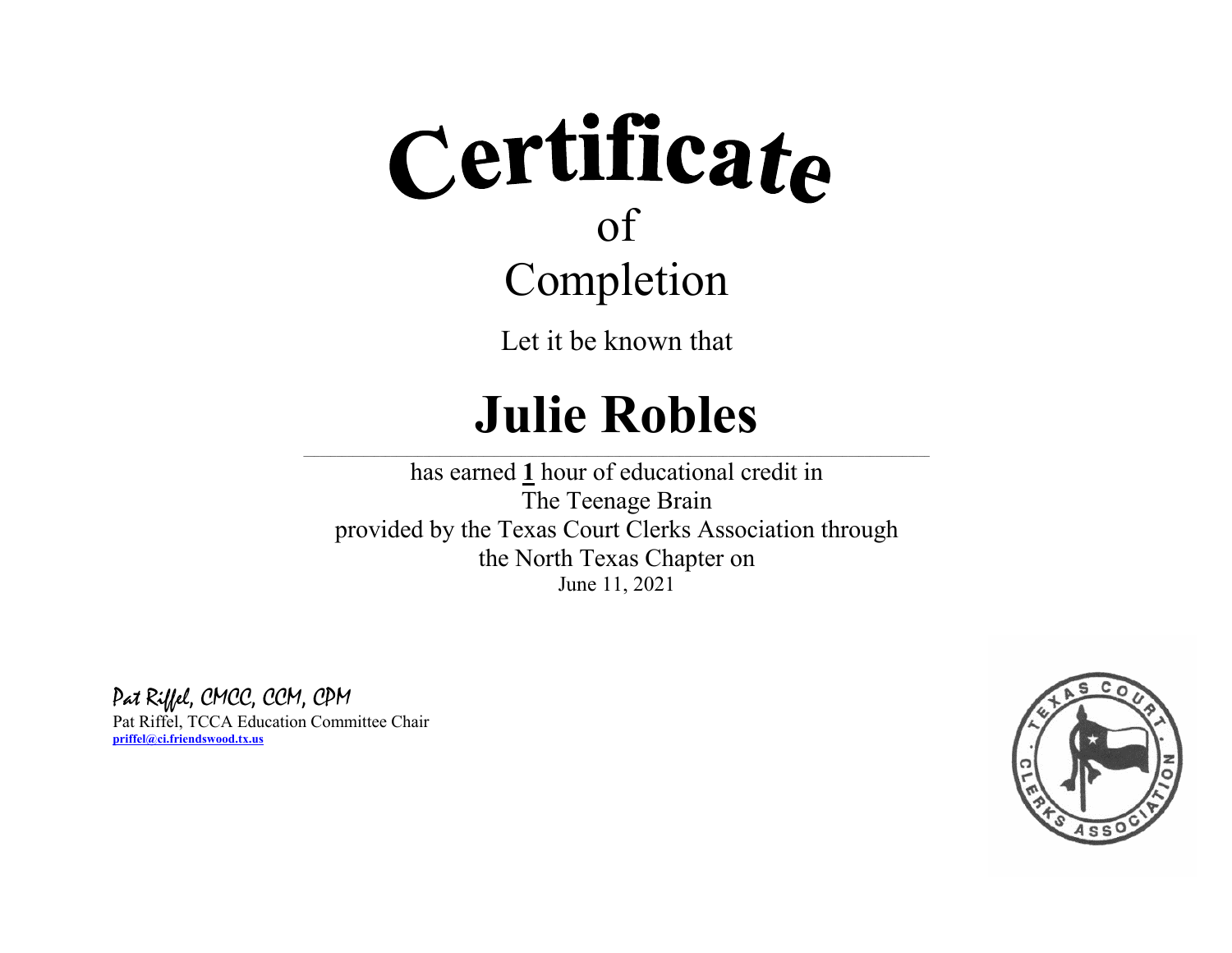Let it be known that

### **William Rumuly**  $\_$  , and the state of the state of the state of the state of the state of the state of the state of the state of the state of the state of the state of the state of the state of the state of the state of the state of the

has earned **1** hour of educational credit in The Teenage Brain provided by the Texas Court Clerks Association through the North Texas Chapter on June 11, 2021

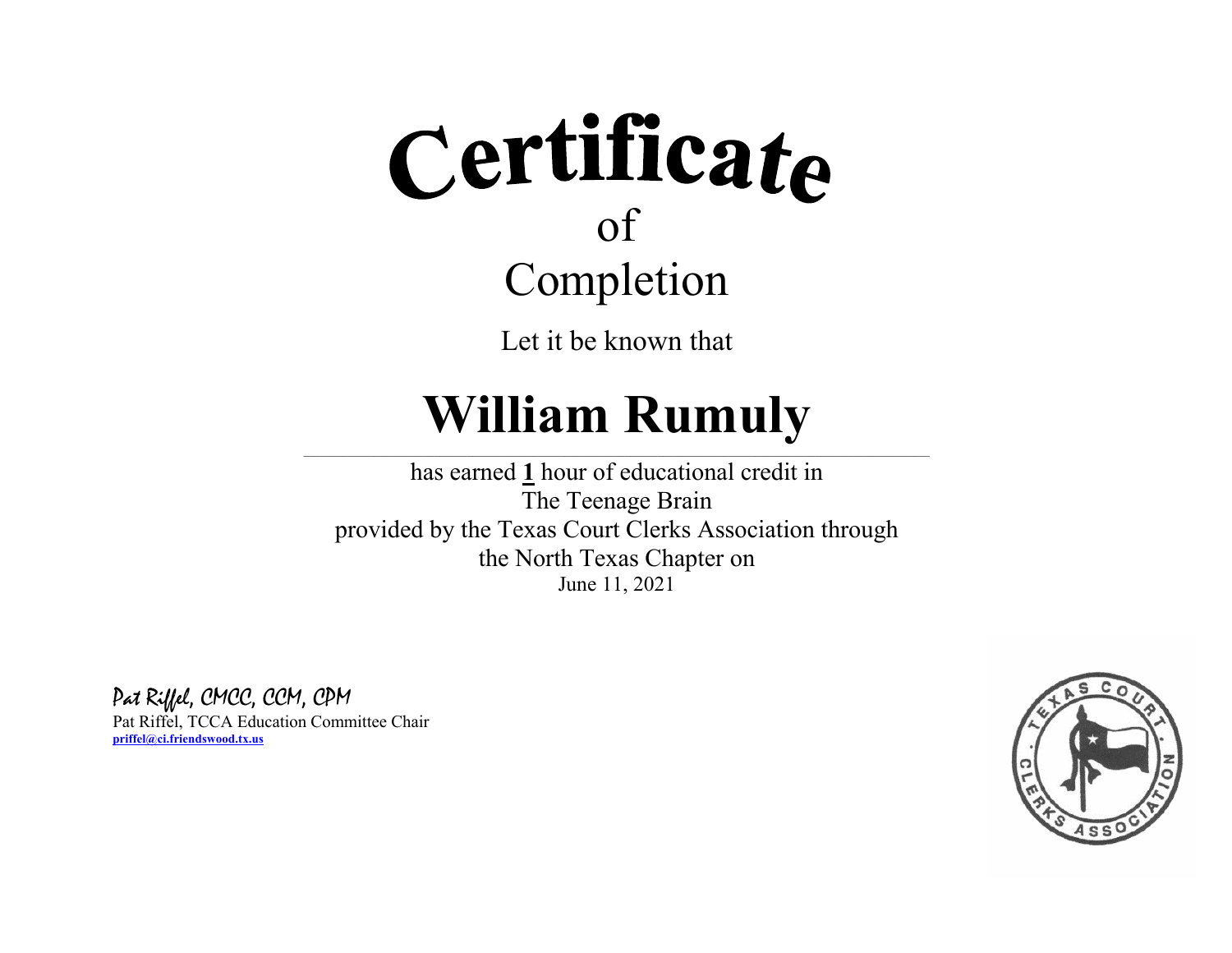Let it be known that

### **Crystal Salinas**

 $\_$  , and the state of the state of the state of the state of the state of the state of the state of the state of the state of the state of the state of the state of the state of the state of the state of the state of the

has earned **1** hour of educational credit in The Teenage Brain provided by the Texas Court Clerks Association through the North Texas Chapter on June 11, 2021

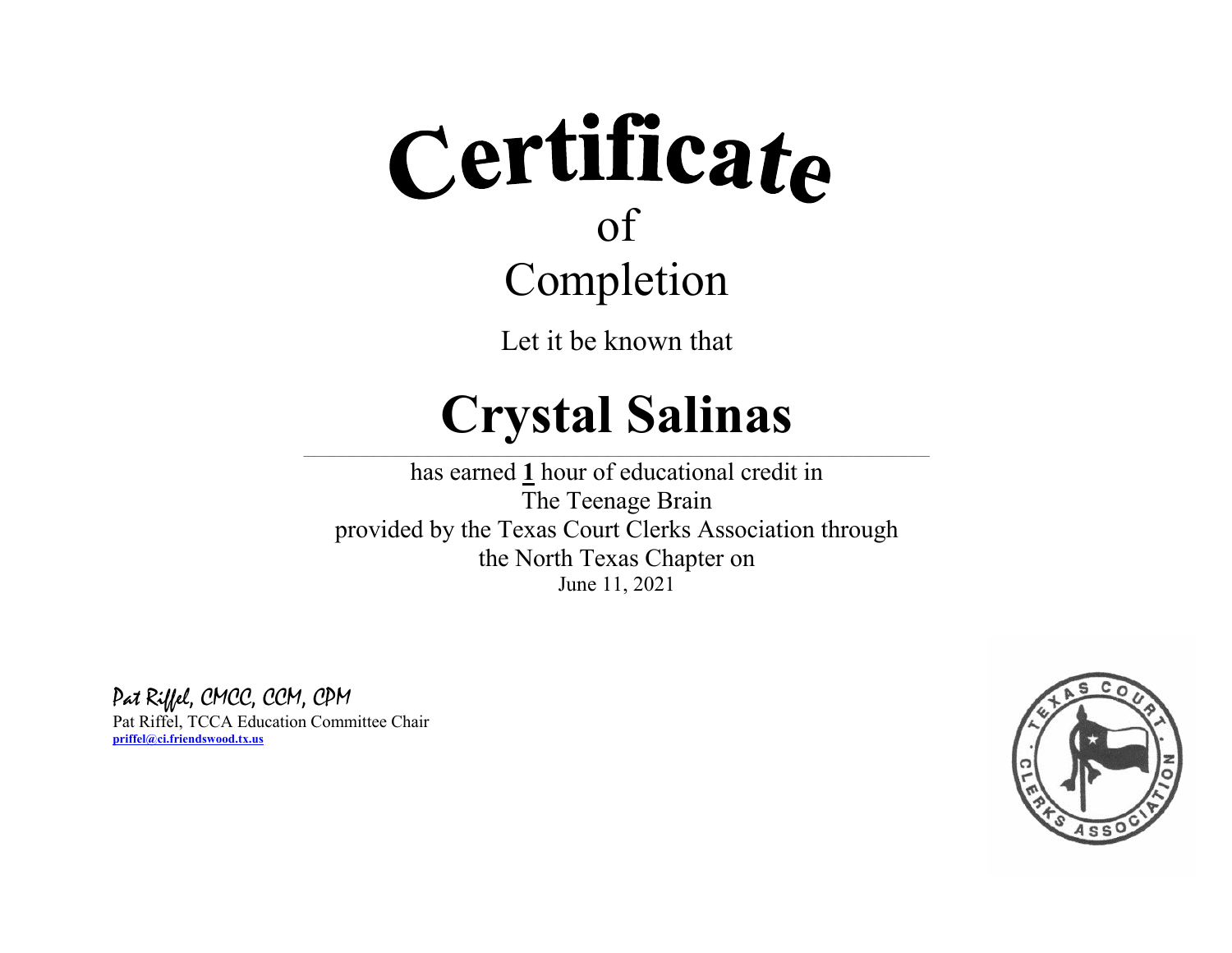Let it be known that

## **Cynthia Sharp**

 $\_$  , and the state of the state of the state of the state of the state of the state of the state of the state of the state of the state of the state of the state of the state of the state of the state of the state of the

has earned **1** hour of educational credit in The Teenage Brain provided by the Texas Court Clerks Association through the North Texas Chapter on June 11, 2021

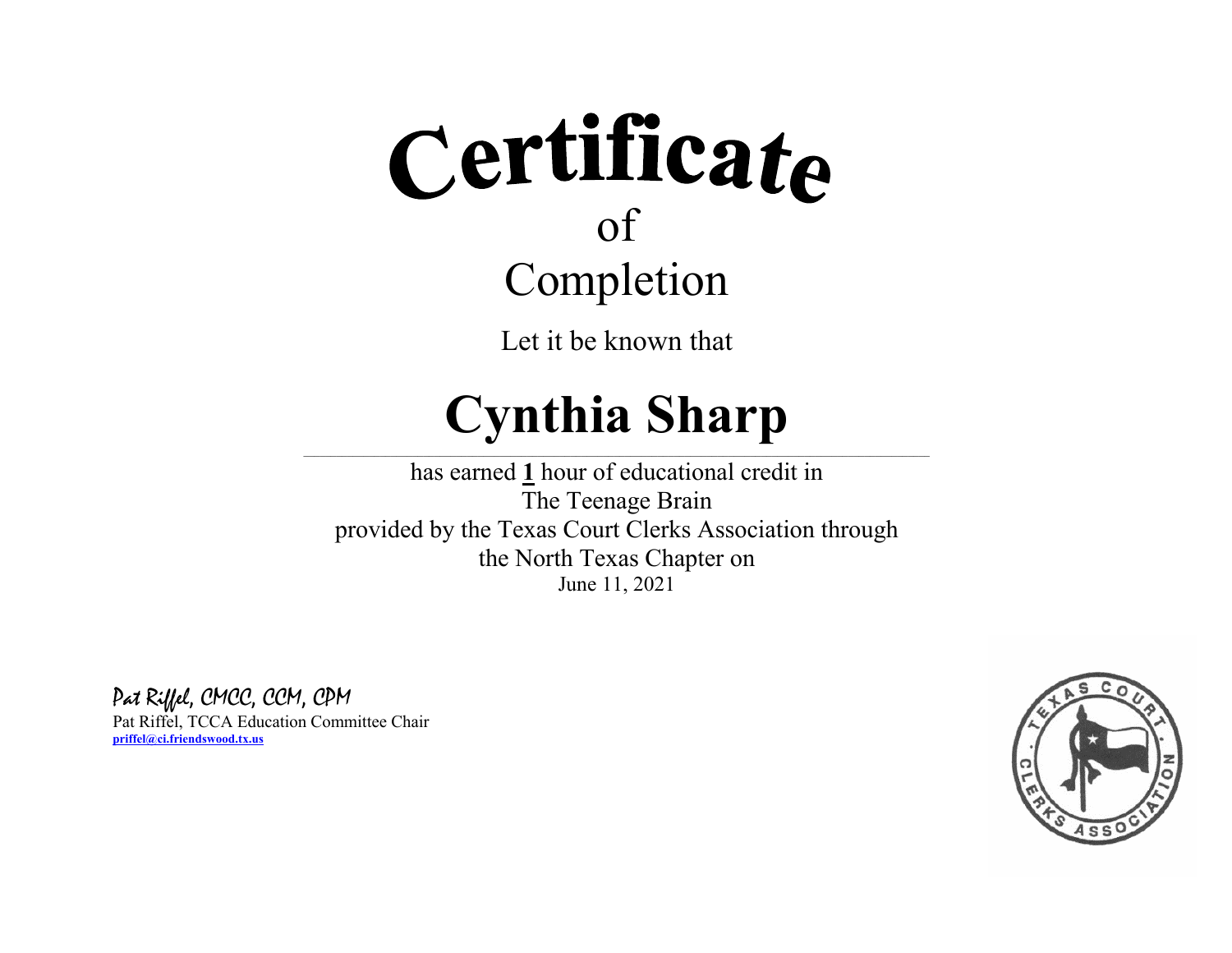Let it be known that

### **Brenda Starr**

 $\_$  , and the state of the state of the state of the state of the state of the state of the state of the state of the state of the state of the state of the state of the state of the state of the state of the state of the

has earned **1** hour of educational credit in The Teenage Brain provided by the Texas Court Clerks Association through the North Texas Chapter on June 11, 2021

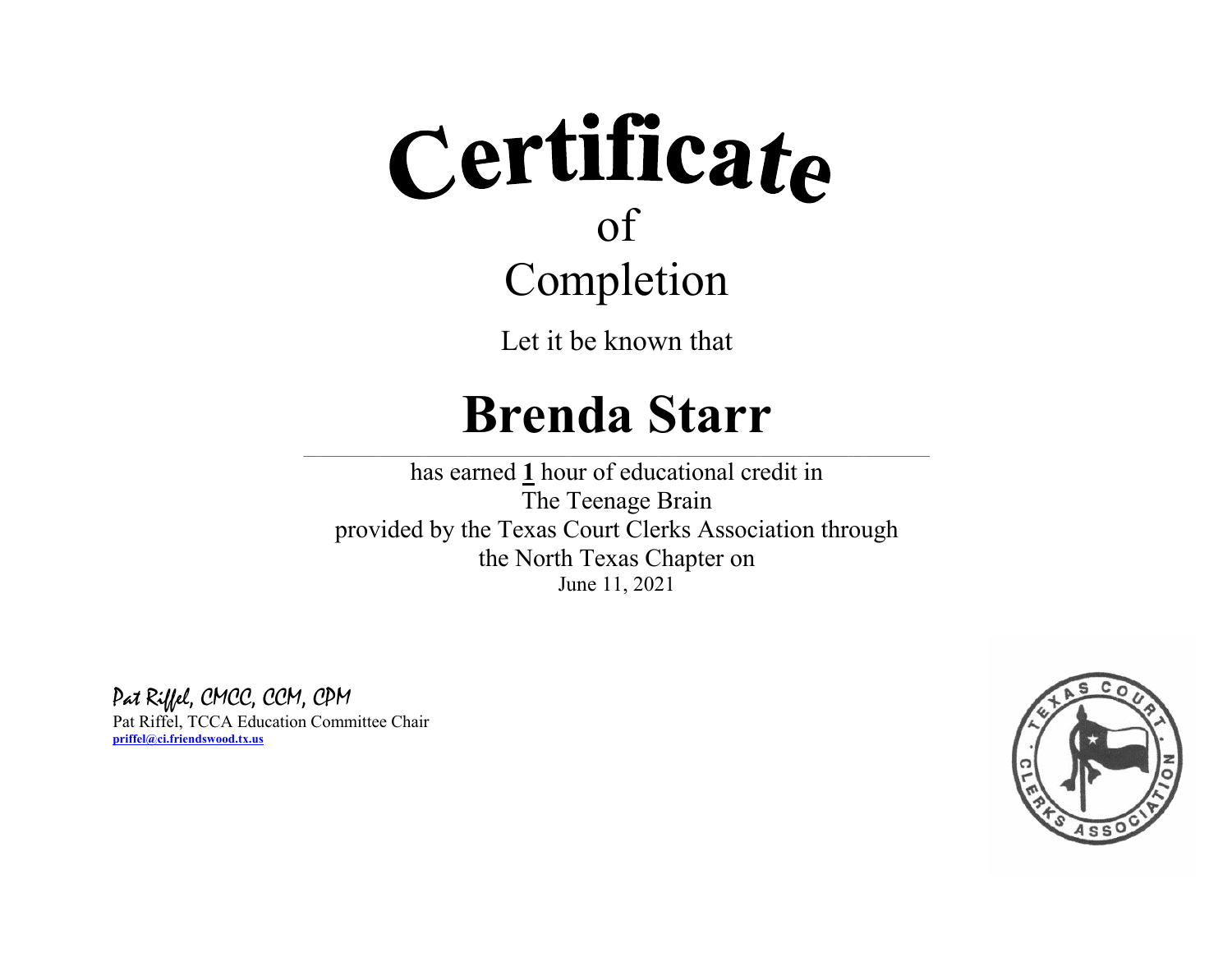Let it be known that

## **Mary Vick**

 $\_$  , and the state of the state of the state of the state of the state of the state of the state of the state of the state of the state of the state of the state of the state of the state of the state of the state of the

has earned **1** hour of educational credit in The Teenage Brain provided by the Texas Court Clerks Association through the North Texas Chapter on June 11, 2021

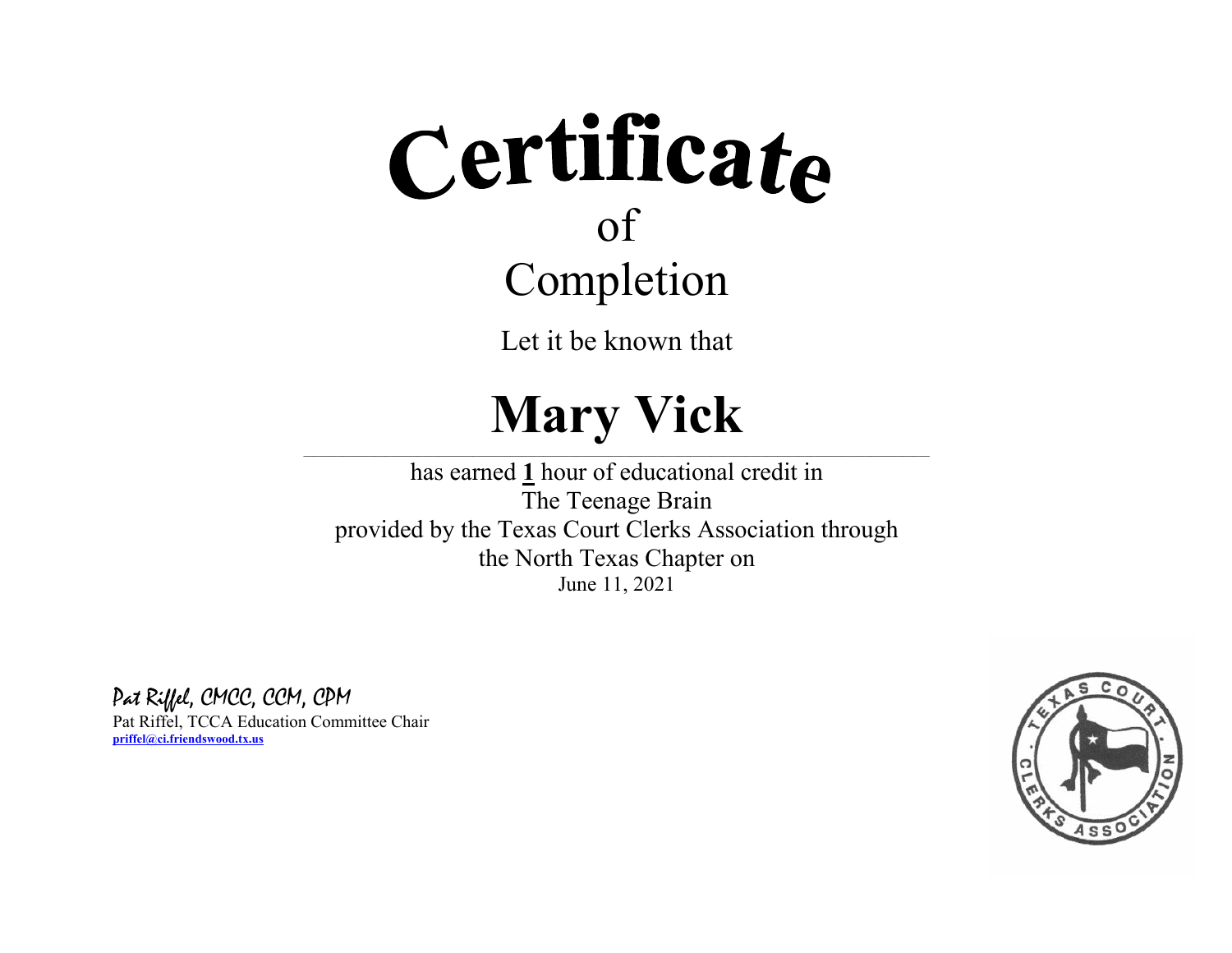Let it be known that

### **Berretta Webb**

 $\_$  , and the state of the state of the state of the state of the state of the state of the state of the state of the state of the state of the state of the state of the state of the state of the state of the state of the

has earned **1** hour of educational credit in The Teenage Brain provided by the Texas Court Clerks Association through the North Texas Chapter on June 11, 2021